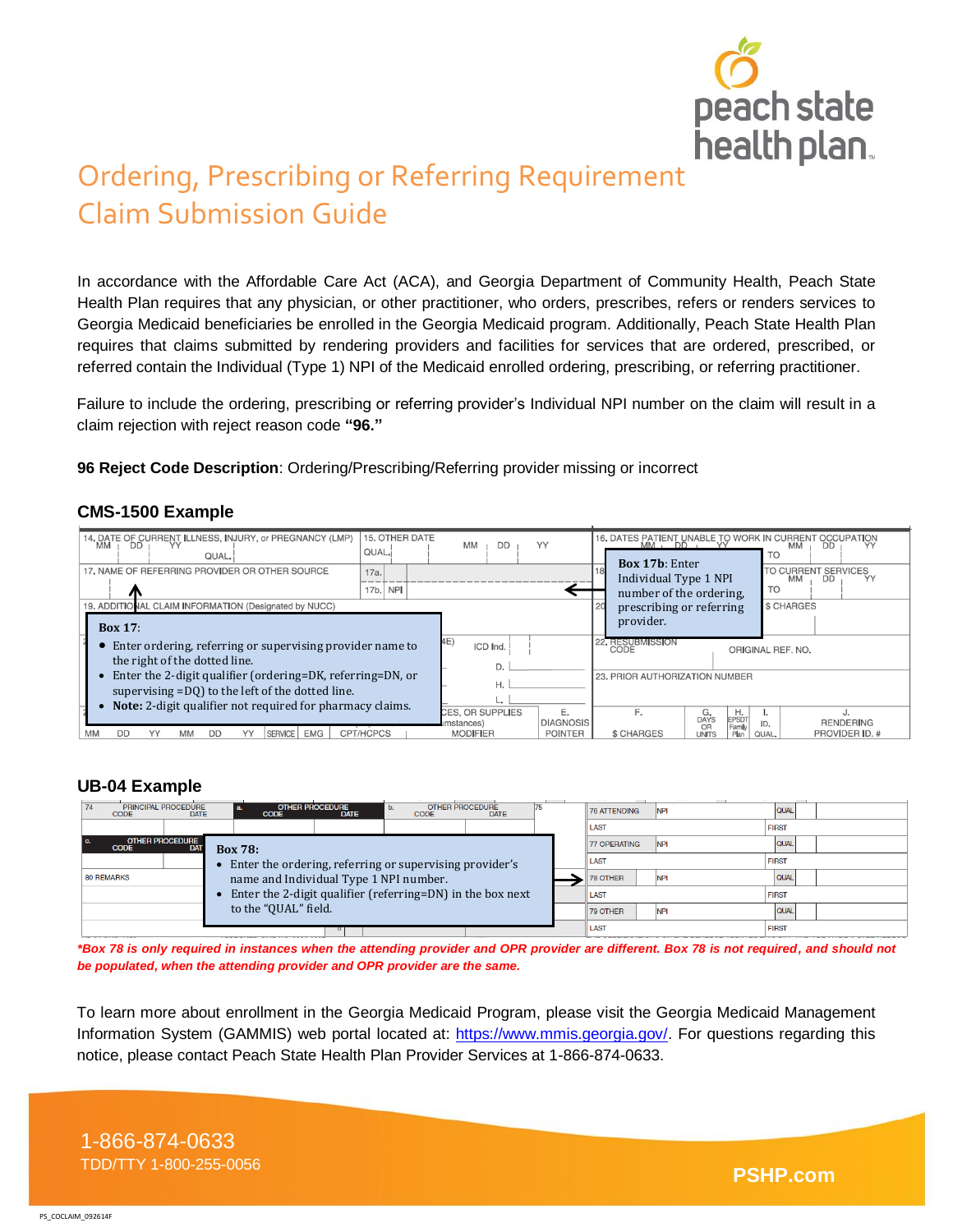

# Ordering, Prescribing or Referring Requirement Frequently Asked Questions

### **1. What are the requirements for OPR?**

There are three basic OPR requirements:

- 1. The physician or non-physician practitioner who wrote the order, prescription or referral must be enrolled in Medicaid as either a participating Medicaid provider or as an OPR provider and his or her NPI number must be included on the claim.
- 2. The provider's NPI number must be for an individual physician or non-physician practitioner (not an organizational NPI).
- 3. The physician or non-physician practitioner must be of a specialty type that is eligible to order, prescribe, or refer.
- **2. I am currently enrolled as an active provider with Georgia Medicaid. Do I also need to enroll as an OPR provider?**

No. Providers already enrolled as active Medicaid participating providers do not need to enroll again as OPR providers.

### **3. How do I enroll in the Georgia Medicaid Program?**

Georgia Medicaid has an online enrollment process. OPR providers may enroll in Medicaid through the Georgia Medicaid Management Information System (GAMMIS) Web Portal at: [https://www.mmis.georgia.gov/portal/default.aspx.](https://www.mmis.georgia.gov/portal/default.aspx)

- For expedited enrollment, providers should enroll online by:
- Clicking on Provider Enrollment.
- Clicking on Enrollment Wizard (scroll to bottom of screen).
- Clicking on Provider Enrollment Application.
- Clicking on New Application.
- For Request Type, select Ordering, Prescribing, or Referring (OPR).

After the application is completed and has been submitted, you will receive an **Automated Tracking Number (ATN)**. To upload a copy of your license and DEA Registration, if applicable: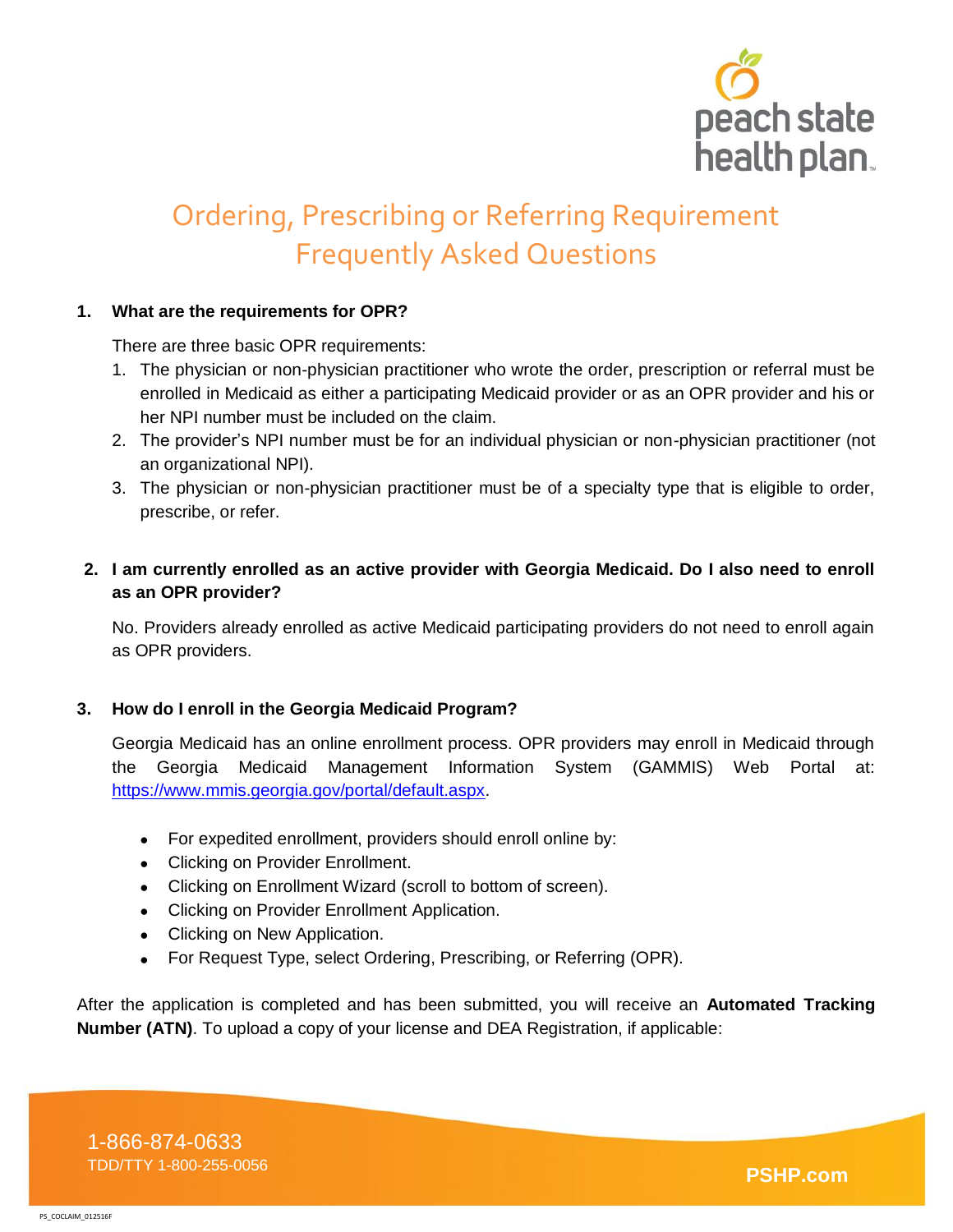

- Click on Provider Enrollment.
- Click on Enrollment Application Status.
- Type ATN and Last Name of Provider and click on Search.
- Click on Upload Required Documents.
- Click on pertinent Attachment Description.

#### **4. Is there a separate enrollment process for OPR providers?**

Yes. DCH has created online and paper applications strictly for OPR providers.

#### **5. Will providers need a National Provider Identifier (NPI) number to enroll as an OPR provider?**

Yes. The provider will need to obtain an individual NPI number before enrolling as an OPR provider. The federal government issues NPIs for health care providers at the following website: [https://nppes.cms.hhs.gov/.](https://nppes.cms.hhs.gov/)

## **6. I am enrolled as a participating provider in another state's Medicaid Program. Am I also required to enroll in the Georgia Medicaid program to provide services to Georgia Medicaid beneficiaries?**

Yes. Enrollment in another state's Medicaid program does not exempt an OPR provider from the requirement to enroll in the Georgia Medicaid program. As federally mandated, providers are required to enroll in each state where they order, prescribe, refer or render services to Medicaid enrollees.

For example, if a physician located in Alabama and enrolled in the Alabama Medicaid program writes a prescription or orders a test for a Georgia Medicaid beneficiary, the Alabama physician must be enrolled in the Georgia Medicaid program or the claim submitted by the Georgia provider that filled the prescription or performed the test will be denied.

### **7. How can I verify that the OPR provider is enrolled in the Georgia Medicaid Program?**

Search Georgia Medicaid providers by selecting the provider search function on the Georgia Department of Community Health webpage or by clicking the following link. [https://www.mmis.georgia.gov/portal/default.aspx.](https://www.mmis.georgia.gov/portal/default.aspx)

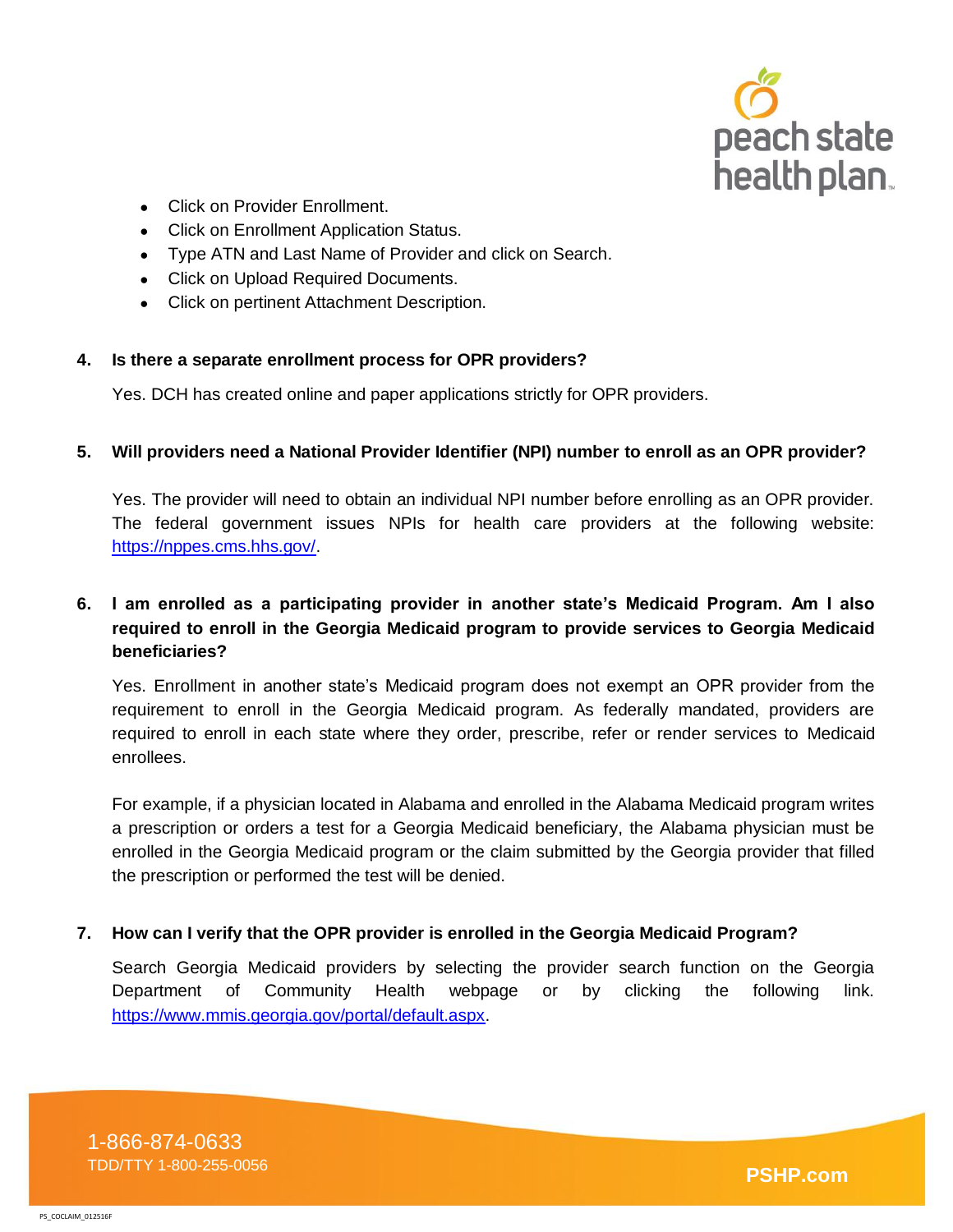

- Select "Member information"
- Select "Find a Provider"
- Fill out the online search criteria
- Select whether the provider is ordering, prescribing, or referring in the "Specialties" field of the search criteria.
- Select the "Search" button for results

## **8. If a claim is rejected because the OPR provider is not currently enrolled in the Medicaid program, can the OPR provider enroll in the Medicaid program retroactively?**

Yes. Please visit the Georgia Department of Community Health Georgia Medicaid Management Information System (GAMMIS) website to learn more about the Georgia Department of Community Health's retroactive enrollment policy.

## **9. If I receive a claim rejection due to the fact that the OPR is not enrolled in the Medicaid program, how long do I have to resubmit my claim?**

Claims that have received a claim rejection for missing or invalid OPR must be resubmitted within the timely filling period. Claims submitted after then timely filling period, will be subject to a timely filling claim denial.

## **10. Will certain procedures or services always require that an OPR's information be submitted on the claim?**

Yes, claims submitted for radiology (70000-79999), laboratory (80000-89999) and consultation services (99241-99255) will always require that an OPR's Information be included on the claim.

## **11. The rendering provider ordered, prescribed or referred the service being billed on the claim. Can the rendering provider also be listed as the OPR provider on a professional claim?**

Yes, a provider may be listed as both the rendering provider and OPR provider in Instances when the rendering provider has ordered, prescribed or referred a member to the service being billed on the claim.